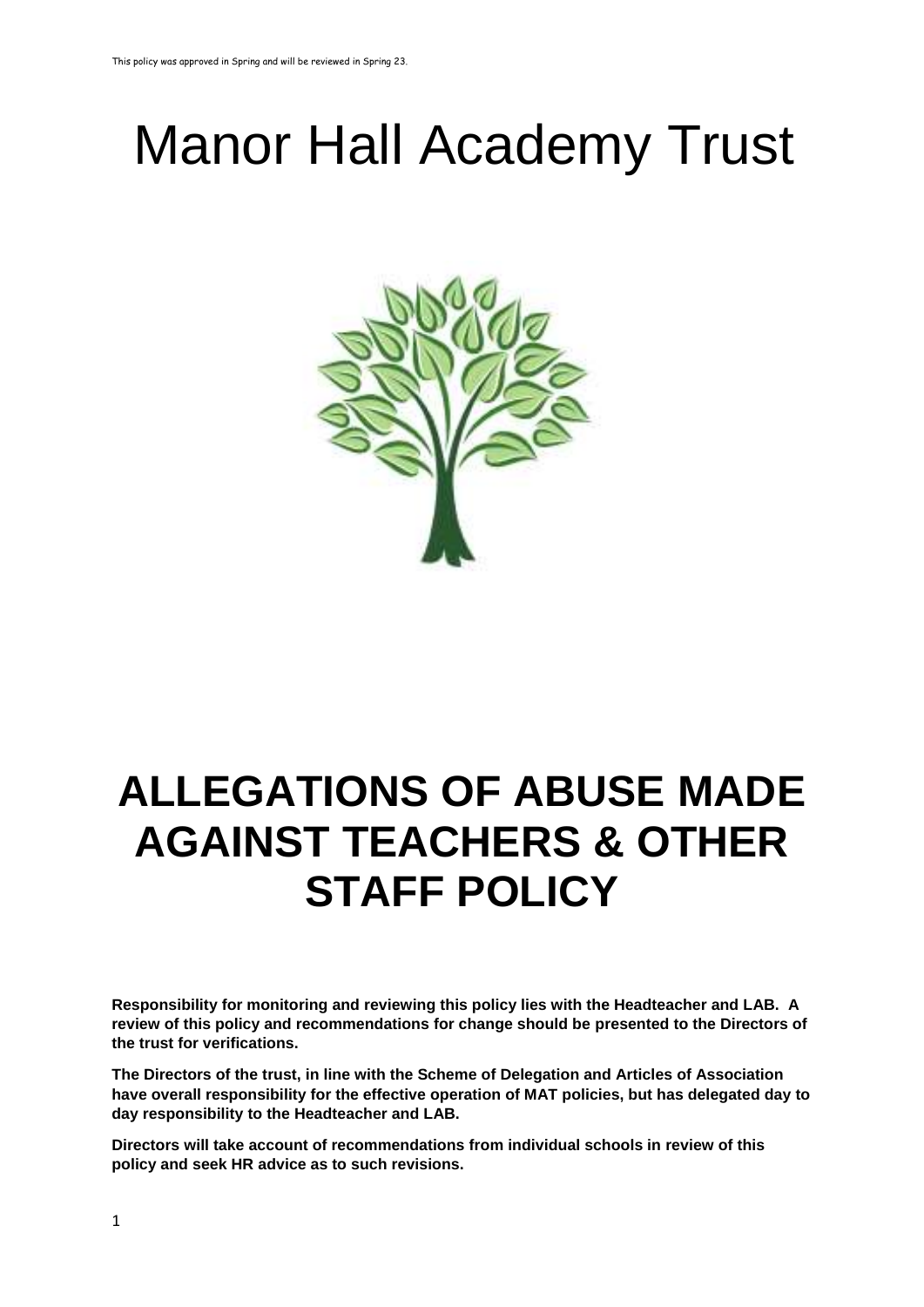| Date         | Version        | Change                                                                                 | Approved By      | Changed by      |
|--------------|----------------|----------------------------------------------------------------------------------------|------------------|-----------------|
| Spring<br>21 |                | <b>Review Date</b>                                                                     | <b>Directors</b> | <b>Kstaples</b> |
| Spring<br>22 | $\overline{2}$ | Addition of<br>section 2,<br>and update<br>whole policy<br>in line with<br>regulations | <b>Directors</b> | <b>Kstaples</b> |

### **ALLEGATIONS OF ABUSE MADE AGAINST TEACHERS & OTHER STAFF POLICY**

### **Contents**

| 1.  |  |
|-----|--|
| 2.  |  |
| 3.  |  |
|     |  |
| 4.  |  |
| 5.  |  |
| 6.  |  |
| 7.  |  |
| 8.  |  |
| 9.  |  |
| 10. |  |
| 11. |  |
| 12. |  |
| 13. |  |
|     |  |
| 14. |  |
| 15. |  |
| 16. |  |
| 17. |  |
| 18. |  |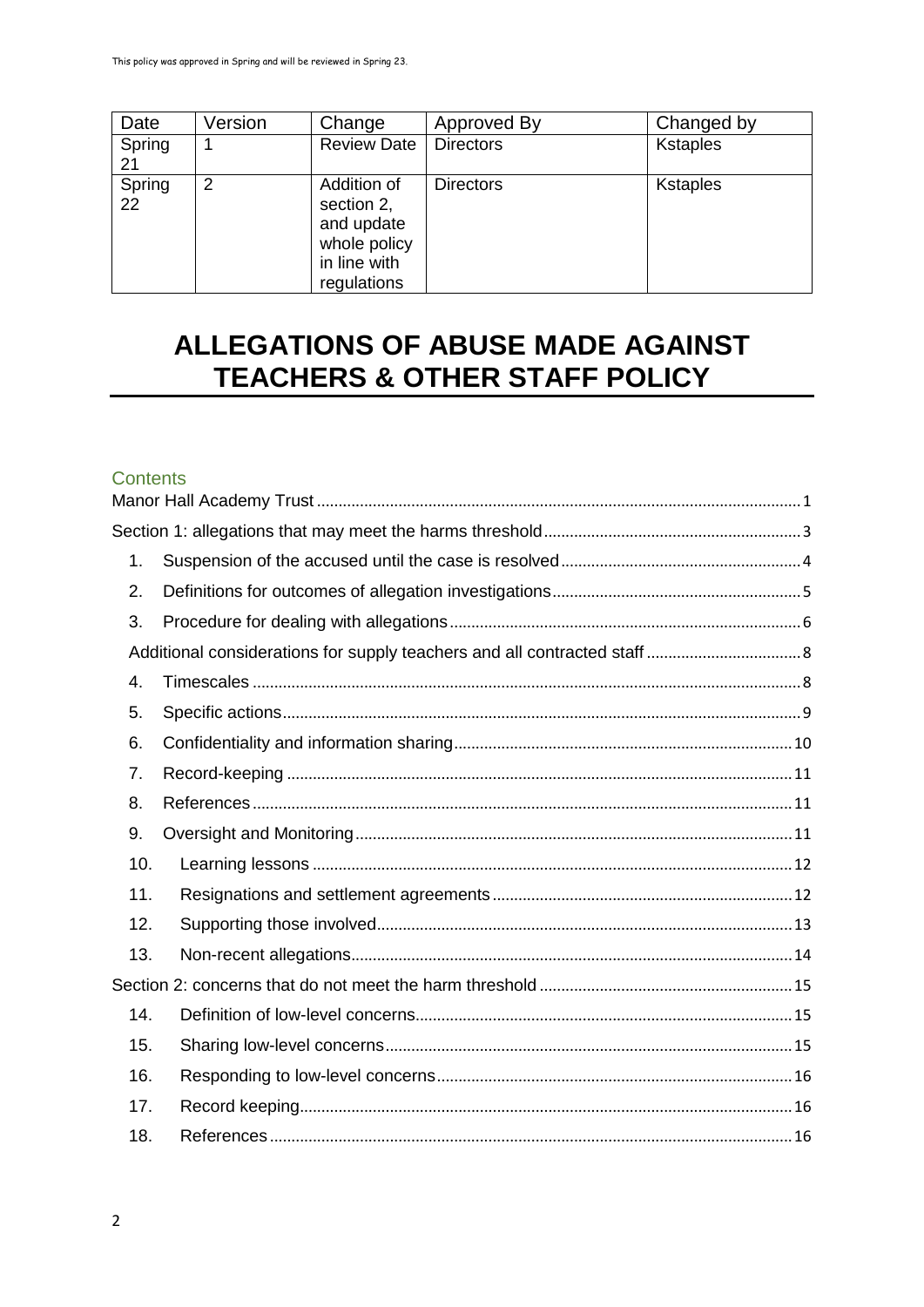### <span id="page-2-0"></span>Section 1: allegations that may meet the harms threshold

This part of the guidance is about managing cases of allegations that might indicate a person would pose a risk of harm if they continue to work in regular or close contact with children in their present position, or in any capacity. It should be used in respect of all cases in which it is alleged that a teacher or member of staff (including volunteers) in a school or college that provides education for children under 18 years of age has:

- Behaved in a way that has harmed a child, or may have harmed a child, and/or
- Possibly committed a criminal offence against or related to a child, and/or
- Behaved towards a child or children in a way that indicates he or she may pose a risk of harm to children, and/or
- Behaved or may have behaved in a way that indicates they may not be suitable to work with children – this includes behaviour taking place both inside and outside of school

We will deal with any allegation of abuse quickly, in a fair and consistent way that provides effective child protection while also supporting the individual who is the subject of the allegation.

This part of the guidance relates to members of staff who are currently working for Manor Hall Academy Trust regardless of whether the school or college is where the alleged abuse took place. Allegations against a teacher who is no longer teaching should be referred to the police.

Manor Hall Academy Trust has a duty of care to their employees. They should ensure they provide effective support for anyone facing an allegation and provide the employee with a named contact if they are suspended. It is essential that any allegation of abuse made against a teacher or other member of staff or volunteer in a school or college is dealt with very quickly, in a fair and consistent way that provides effective protection for the child and at the same time supports the person who is the subject of the allegation.

A 'case manager' will lead any investigation. This will be the Headteacher, or the chair of governors where the Headteacher is the subject of the allegation. The case manager will be identified at the earliest opportunity.

However, in other circumstances, such as lack of appropriate resource within the school or college, or the nature or complexity of the allegation will require an independent investigator. Many local authorities already provide for an independent investigation of allegations, often as part of the personnel services that maintained schools and colleges can buy in from the authority. It is important that local authorities ensure that schools and colleges have access to an affordable facility for independent investigation where that is appropriate.

You must inform the CEO of Manor Hall Academy Trust if an allegation is made against a member of staff.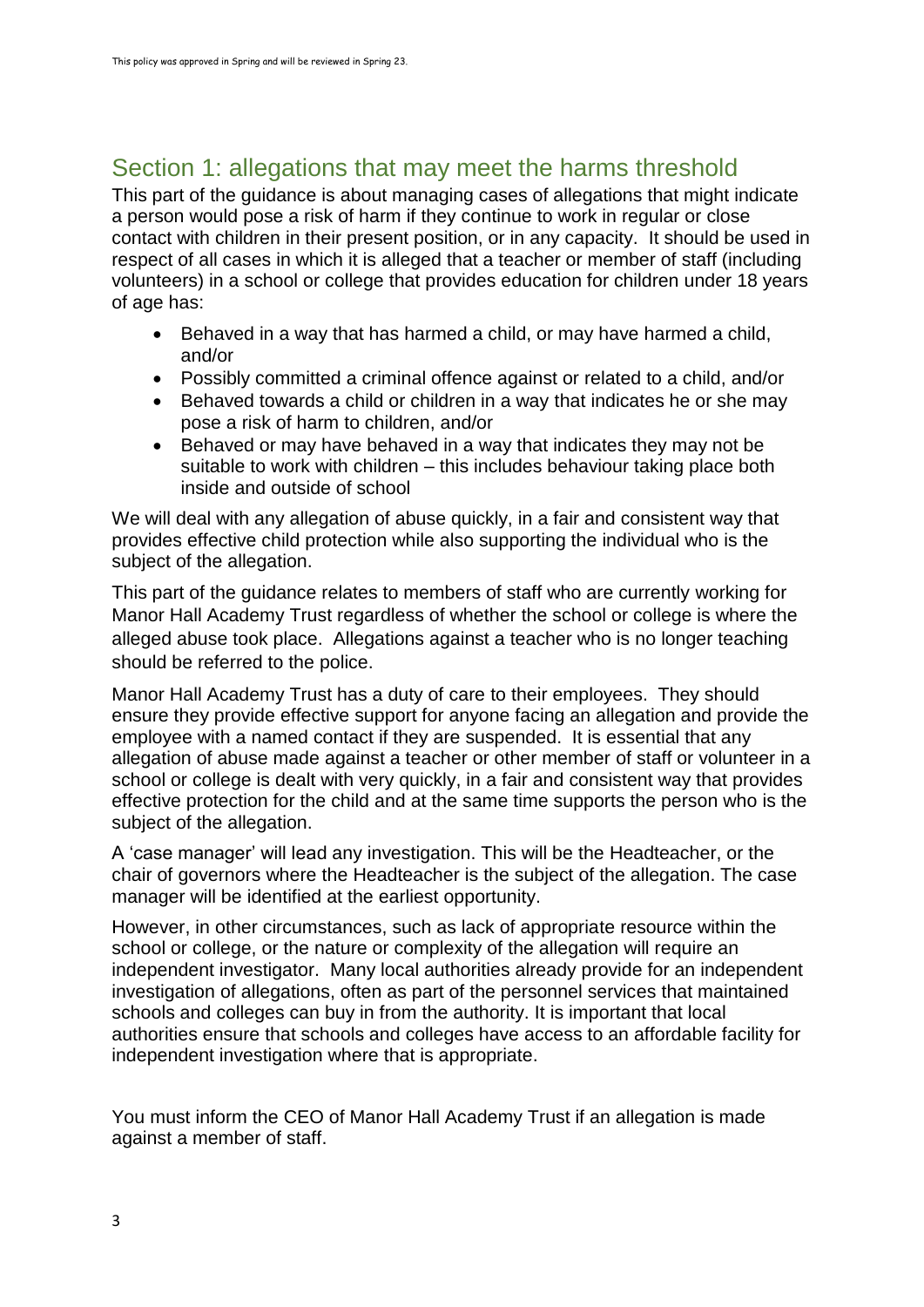Some rare allegations will be so serious they require immediate intervention by children's social care services and/or police. The Local Authority Designated Officer (LADO) should be informed of all allegations that come to a school or colleges attention and appear to meet the criteria so they can consult police and children's social care services as appropriate.

Our procedures for dealing with allegations will be applied with common sense and judgement.

### 1. Suspension of the accused until the case is resolved

<span id="page-3-0"></span>The possible risk of harm to children posed by an accused person should be evaluated and managed in respect of the children involved in the allegations. In some rare cases that will require the case manager to consider suspending the accused until the case is resolved. Suspension should not be an automatic response when an allegation is reported; all options to avoid suspension should be considered prior to taking that step. If the case manager is concerned about the welfare of other children in the community or the teacher's family, those concerns should be reported to the LADO or police. But suspension is highly unlikely to be justified on the basis of such concerns alone.

Suspension should be considered only in a case where there is cause to suspect a child or other children at the school or college is/are at risk of harm or the case is so serious that it might be grounds for dismissal. However, a person should not be suspended automatically; the case manager must consider carefully whether circumstances warrant suspension from contact with children at the school or college or until the allegation is resolved, and may wish to seek advice from, their personnel adviser and LADO. In cases where the school or college is made aware that the Secretary of State has made an interim prohibition order in respect of an individual at the school or college it will be necessary to immediately suspend that person from teaching pending the findings of the NCTL's investigation.

The case manager should also consider whether the result that would be achieved by immediate suspension could be obtained by alternative arrangements. In many cases an investigation can be resolved quickly and without the need for suspension. If the LADO, police and children's social care services have no objections to the member of staff continuing to work during the investigation, the case manager should be as inventive as possible to avoid suspension. Based on assessment of risk, the following alternatives should be considered by the case manager before suspending a member of staff:

- o Redeployment within the school or college so that the individual does not have direct contact with the child or children concerned;
- o Providing an assistant to be present when the individual has contact with children:
- o Redeploying to alternative work in the school or college so the individual does not have unsupervised access to children;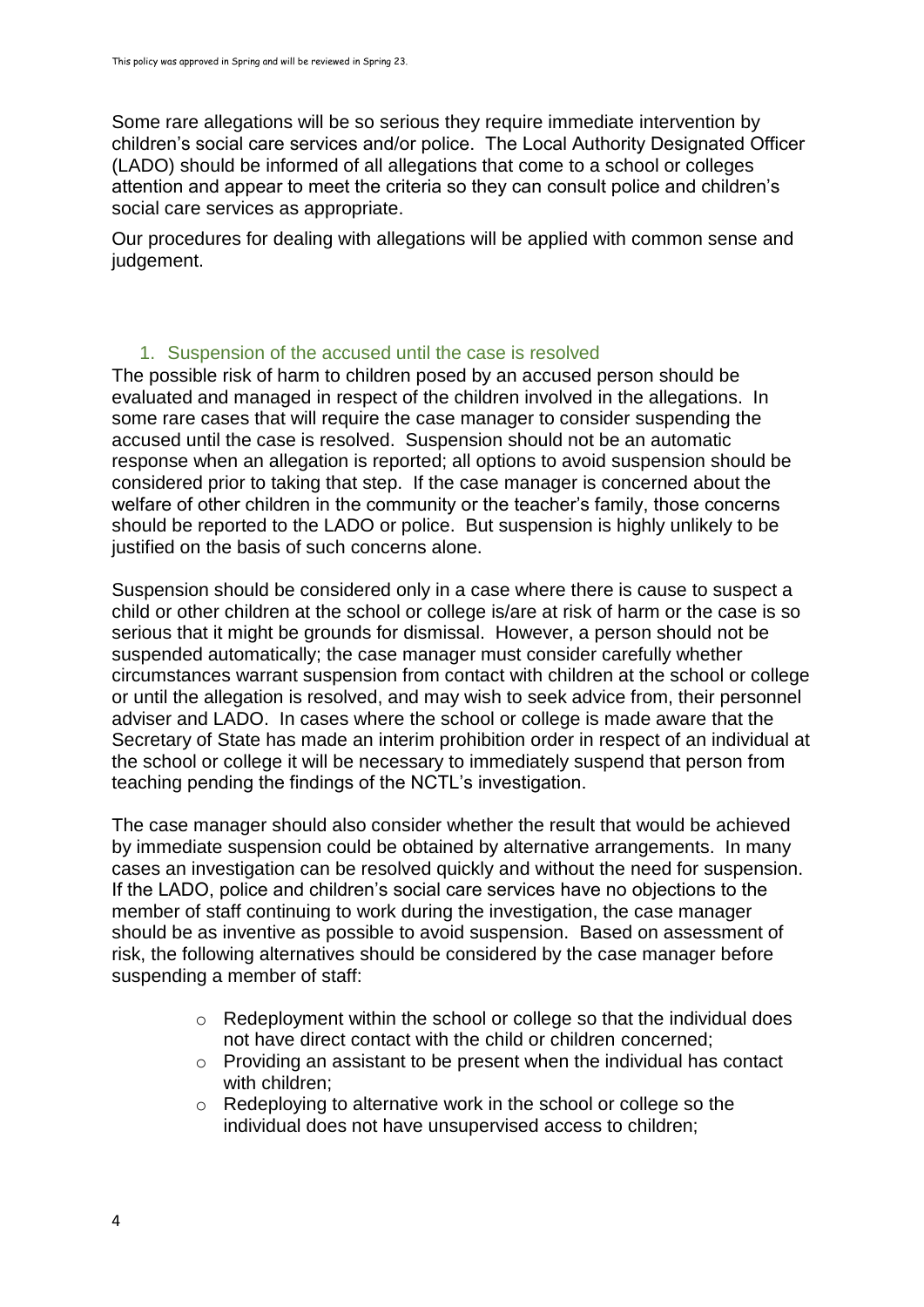- o Moving the child or children to classes where they will not come into contact with the member of staff making it clear that this is not a punishment and parents have been consulted; or
- o Temporarily redeploying the member of staff to another role in a different location, for example to an alternative school or college or work for the local authority or academy trust.

These alternatives allow time for an informed decision regarding the suspension and possibly reduce the initial impact of an allegation. This will, however, depend upon the nature of the allegation. The case manager should consider the potential permanent professional reputational damage to the employees that can result from suspension where an allegation is later found to be unsubstantiated or maliciously intended.

If immediate suspension is considered necessary, the rationale and justification for such a course of action should be agreed and recorded by both the case manager and the LADO. This should also include what alternatives to suspension have been considered and why they were rejected.

Where it has been deemed appropriate to suspend the person, written confirmation should be dispatched within one working day, giving as much detail as appropriate for the reasons for the suspension. It is not acceptable for an employer to leave a person who has been suspended without any support. The person should be informed at the point of their suspension who their named contact is within the organisation and provided with their contact details.

Children's social care services or the police cannot require the case manager to suspend a member of staff or a volunteer, although they should give appropriate weight to their advice. The power to suspend is vested in the proprietor of the school, or governing bodies of the school or college who are the employers of staff at the school or college. However, where a strategy discussion or initial evaluation concludes that there should be enquiries by the children's social care services and/or an investigation by the police, the LADO should canvass police and children's social care services for views about whether the accused member of staff needs to be suspended from contact with children in order to inform the school or college consideration of suspension. Police involvement does not make it mandatory to suspend a member of staff; this decision should be taken on a case-by-case basis having undertaken a risk assessment.

#### <span id="page-4-0"></span>2. Definitions for outcomes of allegation investigations

**Substantiated:** there is sufficient evidence to prove the allegation

**Malicious:** there is sufficient evidence to disprove the allegation and there has been a deliberate act to deceive, or to cause harm to the subject of the allegation

**False:** there is sufficient evidence to disprove the allegation

**Unsubstantiated:** there is insufficient evidence to either prove or disprove the allegation (this does not imply guilt or innocence)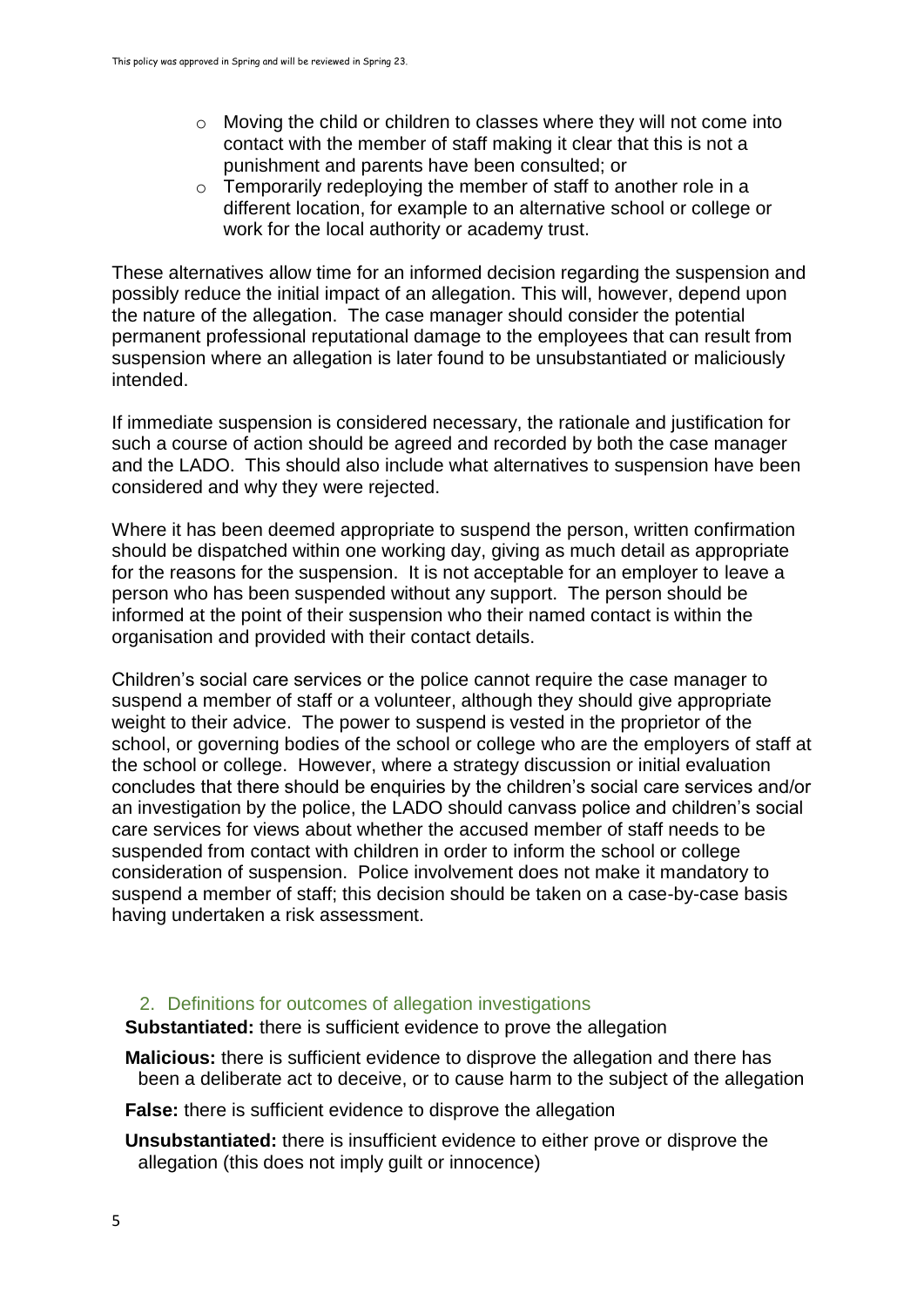**Unfounded**: to reflect cases where there is no evidence or proper basis which supports the allegation being made

### 3. Procedure for dealing with allegations

<span id="page-5-0"></span>In the event of an allegation that meets the criteria above, the case manager will take the following steps:

- 1. Conduct basic enquiries in line with local procedures to establish the facts to help determine whether there is any foundation to the allegation before carrying on with the steps below
- 2. Discuss the allegation with the designated officer at the local authority. This is to consider the nature, content and context of the allegation and agree a course of action, including whether further enquiries are necessary to enable a decision on how to proceed, and whether it is necessary to involve the police and/or children's social care services. (The case manager may, on occasion, consider it necessary to involve the police *before* consulting the designated officer – for example, if the accused individual is deemed to be an immediate risk to children or there is evidence of a possible criminal offence. In such cases, the case manager will notify the designated officer as soon as practicably possible after contacting the police). In some cases, further enquiries will be needed to enable a decision about how to proceed. If so, the LADO should discuss with the case manager how and by whom the investigation will be undertaken. In straightforward cases, the investigation should normally be undertaken by a senior member of the school or colleges staff.
- 3. Inform the accused individual of the concerns or allegations and likely course of action as soon as possible after speaking to the designated officer (and the police or children's social care services, where necessary). Where the police and/or children's social care services are involved, the case manager will only share such information with the individual as has been agreed with those agencies
- 4. Where appropriate (in the circumstances described above), carefully consider whether suspension of the individual from contact with children at the school is justified or whether alternative arrangements such as those outlined above can be put in place. Advice will be sought from the designated officer, police and/or children's social care services, as appropriate;
- **If immediate suspension is considered necessary**, agree and record the rationale for this with the designated officer. The record will include information about the alternatives to suspension that have been considered, and why they were rejected. Written confirmation of the suspension will be provided to the individual facing the allegation or concern within 1 working day, and the individual will be given a named contact at the school and their contact details along with as much detail as possible regarding the reasons for suspension.
- **If it is decided that no further action is to be taken** in regard to the subject of the allegation or concern, record this decision and the justification for it and agree with the designated officer what information should be put in writing to the individual and by whom, as well as what action should follow both in respect of the individual and those who made the initial allegation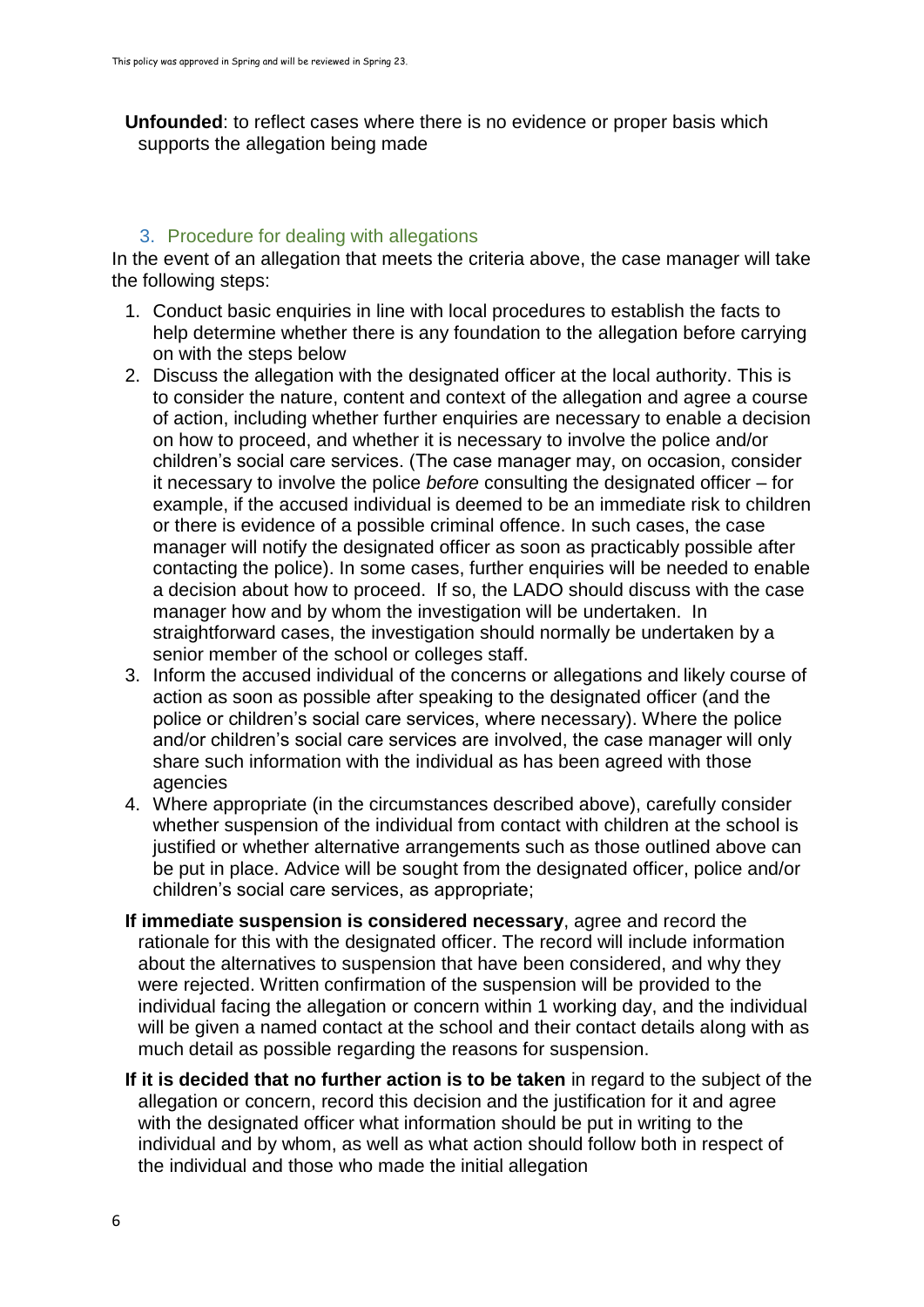- **If it is decided that further action is needed**, take steps as agreed with the designated officer to initiate the appropriate action in school and/or liaise with the police and/or children's social care services as appropriate
- 5. Where the case manager is concerned about the welfare of other children in the community or the individual's family, they will discuss these concerns with the DSL and make a risk assessment of the situation. If necessary, the DSL may make a referral to children's social care. If there is cause to suspect a child is suffering or is likely to suffer significant harm, a strategy discussion should be convened in accordance with Working Together to Safeguard Children. If the allegation is about physical contact, the strategy discussion or initial evaluation with the police should take into account that teachers and other school and college staff are entitled to use reasonable force to control or restrain children in certain circumstances, including dealing with disruptive behaviour.
- 6. Provide effective support for the individual facing the allegation or concern, including appointing a named representative to keep them informed of the progress of the case and considering what other support is appropriate.
- 7. Inform the parents or carers of the child/children involved about the allegation as soon as possible if they do not already know (following agreement with children's social care services and/or the police, if applicable). The case manager will also inform the parents or carers of the requirement to maintain confidentiality about any allegations made against teachers (where this applies) while investigations are ongoing. Any parent or carer who wishes to have the confidentiality restrictions removed in respect of a teacher will be advised to seek legal advice
	- Keep the parents or carers of the child/children involved informed of the progress of the case (only in relation to their child – no information will be shared regarding the staff member)
	- Make a referral to the DBS where it is thought that the individual facing the allegation or concern has engaged in conduct that harmed or is likely to harm a child, or if the individual otherwise poses a risk of harm to a child

If the school is made aware that the secretary of state has made an interim prohibition order in respect of an individual, we will immediately suspend that individual from teaching, pending the findings of the investigation by the Teaching Regulation Agency.

Where the police are involved, wherever possible the school will ask the police at the start of the investigation to obtain consent from the individuals involved to share their statements and evidence for use in the school's disciplinary process, should this be required at a later point.

Where it is clear that an investigation by the police or children's social care services is unnecessary, or the strategy discussion or initial evaluation decides that is the case, the LADO should discuss the next steps with the case manager. In those circumstances, the options open to the school or college depend on the nature and circumstances of the allegation and the evidence and information available. This will range from taking no further action, to dismissal or a decision not to use the person's services in future. Suspension should not be the default position: an individual should be suspended only if there is no reasonable alternative.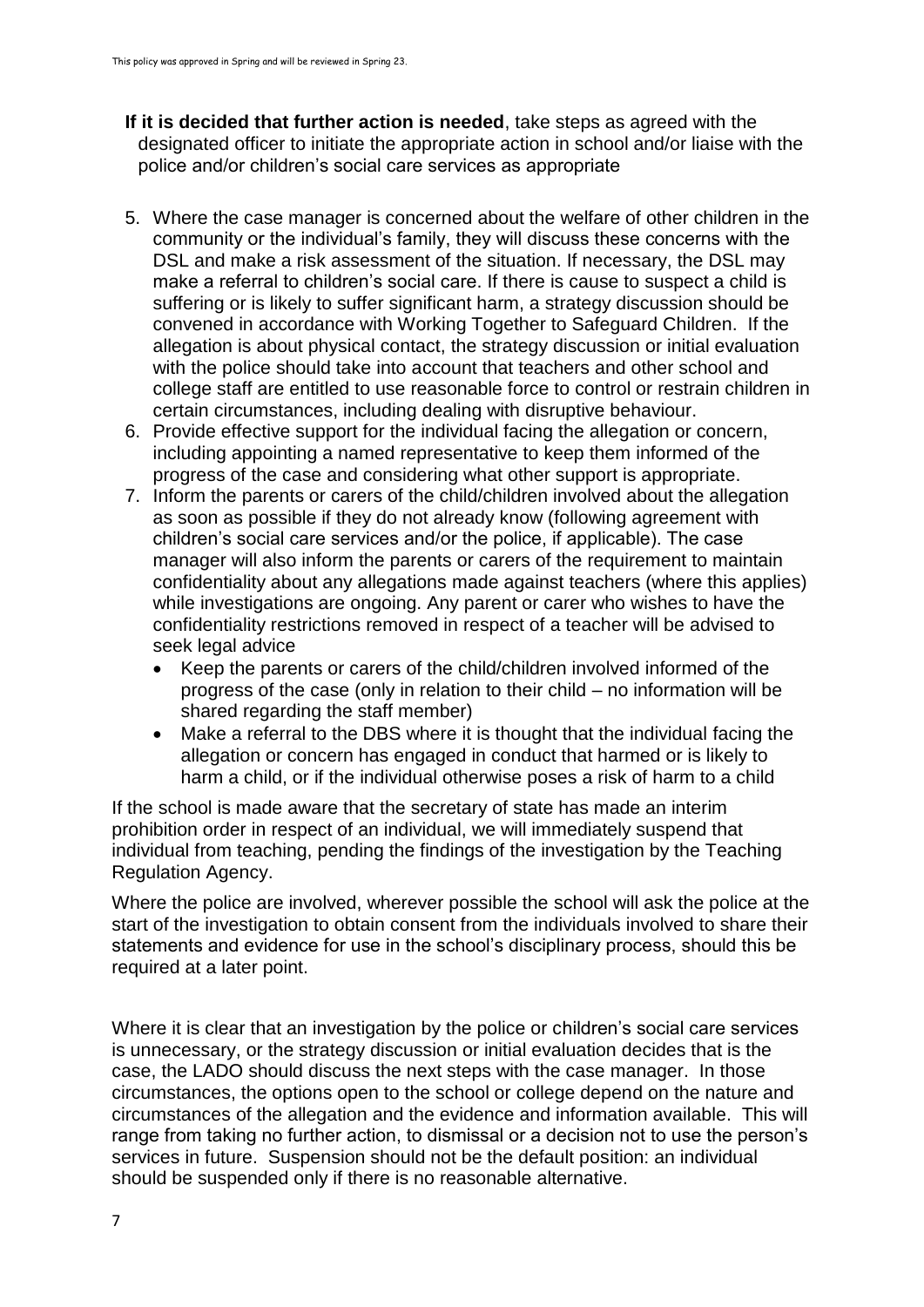For schools who provide Early Years care;

We will inform Ofsted of any allegations of serious harm or abuse by any person living, working, or looking after children at the premises (whether the allegations relate to harm or abuse committed on the premises or elsewhere), and any action taken in respect of the allegations. This notification will be made as soon as reasonably possible and always within 14 days of the allegations being made.

### <span id="page-7-0"></span>Additional considerations for supply teachers and all contracted staff

If there are concerns or an allegation is made against someone not directly employed by the school, such as a supply teacher or contracted staff member provided by an agency, we will take the actions below in addition to our standard procedures.

- We will not decide to stop using an individual due to safeguarding concerns without finding out the facts and liaising with our LADO, or equivelant, to determine a suitable outcome
- The governing board will discuss with the agency whether it is appropriate to suspend the individual, or redeploy them to another part of the school, while the school carries out the investigation
- We will involve the agency fully, but the school will take the lead in collecting the necessary information and providing it to the LADO, or equivalent, as required
- We will address issues such as information sharing, to ensure any previous concerns or allegations known to the agency are taken into account (we will do this, for example, as part of the allegations management meeting or by liaising directly with the agency where necessary)

When using an agency, we will inform them of our process for managing allegations, and keep them updated about our policies as necessary, and will invite the agency's HR manager or equivalent to meetings as appropriate.

### 4. Timescales

<span id="page-7-1"></span>We will deal with all allegations as quickly and effectively as possible and will endeavour to comply with the following timescales, where reasonably practicable:

- Any cases where it is clear immediately that the allegation is unsubstantiated or malicious should be resolved within 1 week
- If the nature of an allegation does not require formal disciplinary action, appropriate action should be taken within 3 working days
- If a disciplinary hearing is required and can be held without further investigation, this should be held within 15 working days

However, these are objectives only and where they are not met, we will endeavour to take the required action as soon as possible thereafter.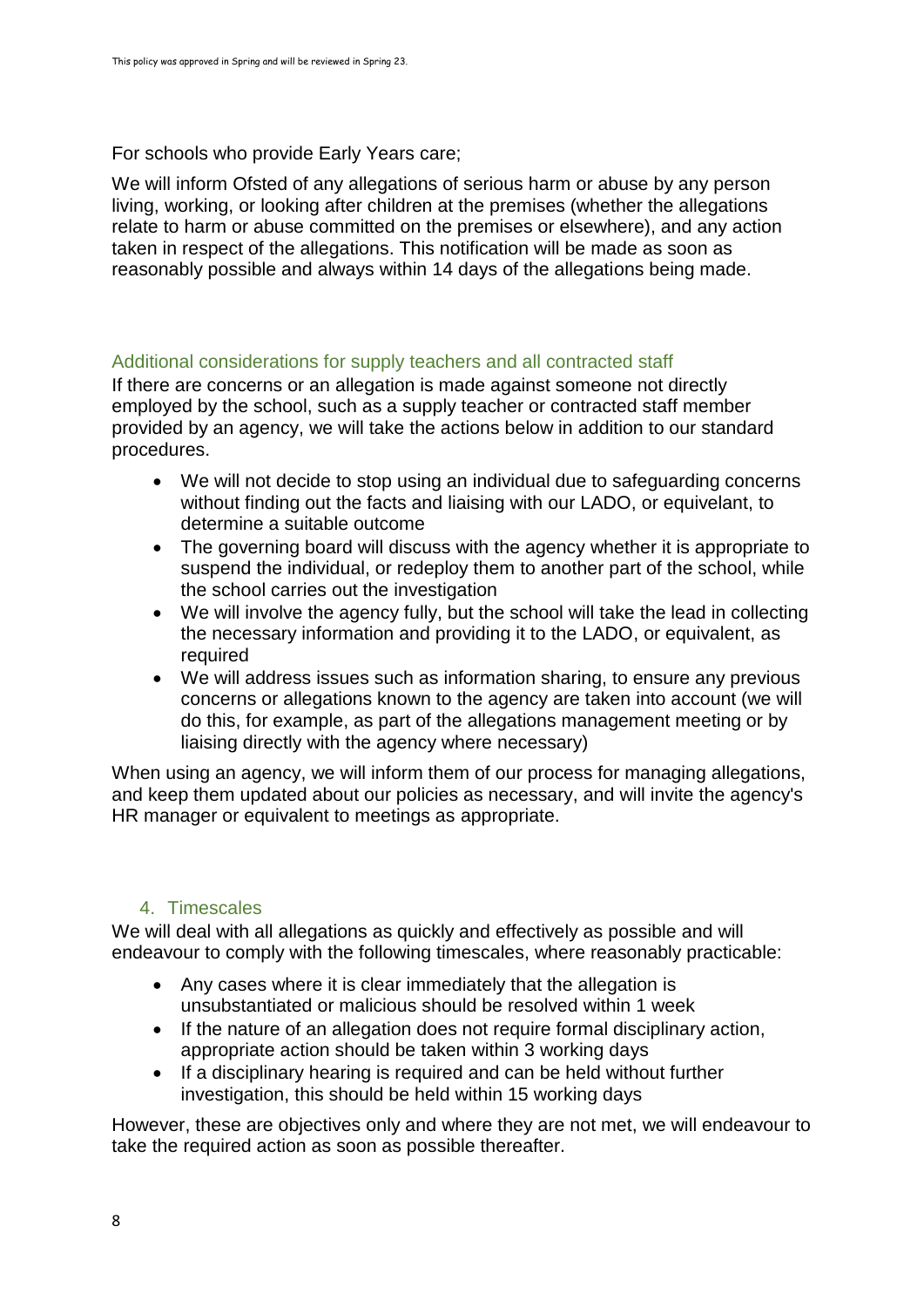### <span id="page-8-0"></span>5. Specific actions

1. Action following a criminal investigation or prosecution;

The police should inform the employer and LADO immediately when a criminal investigation and any subsequent trial is complete, or if it is decided to close an investigation without charge or not to continue to prosecute the case after person has been charged. In those circumstances, the LADO should discuss with the case manager whether any further action, including disciplinary action, is appropriate and, if so, how to proceed. The information provided by the police and/or children's social care services should inform that decision. The options will depend on the circumstances of the case and the consideration will need to take into account the result of the police investigation or the trial, as well as the different standard of proof required in disciplinary and criminal proceedings.

2. Conclusion of a case where the allegation is substantiated;

If the allegation is substantiated and the person is dismissed or the employer ceases to use the person's services, the person resigns or otherwise ceases to provide his or her services, the LADO should discuss with the case manager and their personnel adviser whether the school or college will decide to make a referral to the DBS for consideration of inclusion on the barred list is required, and in the case of a member of teaching staff whether to refer the matter to the National College for Teaching and Leadership (NCTL) to consider the prohibiting the individual from teaching.

3. Individuals returning to work after suspension;

Where it is decided on the conclusion of a case that a person who has been suspended can return to work, the case manager should consider how best to facilitate that. Most people will benefit from some help and support to return to work after a stressful experience. Depending on the individual's circumstances, a phased return and/or the provision of a mentor to provide assistance and support in the short term may be appropriate. The case manager should also consider how the persons contact with the child or children who made the allegation can best be managed if they are still a pupil at the school or college.

4. Unsubstantiated, unfounded, false or malicious reports

#### If a report is:

Determined to be unsubstantiated, unfounded, false or malicious, the DSL will consider the appropriate next steps. If they consider that the child and/or person who made the allegation is in need of help, or the allegation may have been a cry for help, a referral to children's social care may be appropriate

Shown to be deliberately invented, or malicious, the school will consider whether any disciplinary action is appropriate against the individual(s) who made it

5. Unsubstantiated, unfounded, false or malicious allegations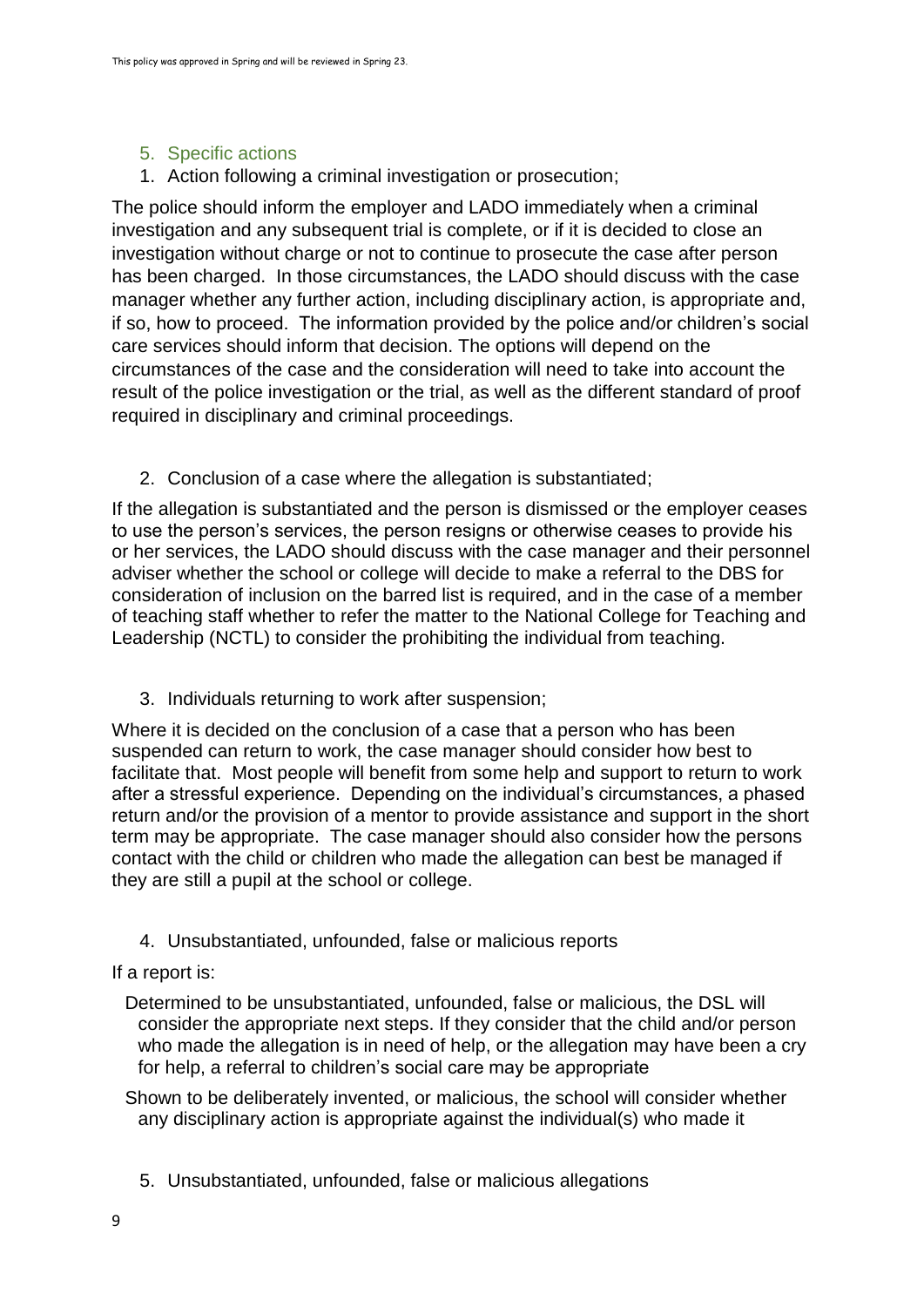#### If an allegation is:

- Determined to be unsubstantiated, unfounded, false or malicious, the LADO and case manager will consider the appropriate next steps. If they consider that the child and/or person who made the allegation is in need of help, or the allegation may have been a cry for help, a referral to children's social care may be appropriate
- Shown to be deliberately invented, or malicious, the school will consider whether any disciplinary action is appropriate against the individual(s) who made it

### 6. Confidentiality and information sharing

<span id="page-9-0"></span>It is extremely important that when an allegation is made, the school or college makes every effort to maintain confidentiality and guard against unwanted publicity while an allegation is being investigated or considered. The Education Act 2011 introduced reporting restrictions preventing the publication of any material that may lead to the identification of a teacher who has been accused by, or on behalf of, a pupil from the same school or college (where that identification would identify the teacher as the subject of the allegation). The reporting restrictions effectively waives their right to anonymity by going public themselves or by giving their written consent for another to do so or if a judge lifts restrictions in response to a request to do so. The provisions commended on 1st October 2012.

The legislation imposing restrictions makes clear that 'publication' of material that may lead to the identification of the teacher is the subject of the allegation if prohibited. Publication includes any speech, writing, relevant programme or other communication in whatever form, which is addressed to the public at large or any section of the public. This means that a parent who, for example, published details of the allegation on a social networking site would be in breach of the reporting restrictions (if what was published could lead to the identification of the teacher by members of the public).

In accordance with the Association of Chief Police Officers (ACPO) guidance the police will not normally provide any information to the press or media that might identify an individual who is under investigation, unless and until the person is charged with a criminal offence (in exceptional cases where the police would like to depart from that role, for example an appeal to trace a suspect, they must apply to a magistrate's court to request that reporting restrictions be lifted).

The case manager should take advice from the LADO, police and children social care services to agree the following:

- o Who needs to know and, importantly, exactly what information can be shared;
- o How to manage speculation, leaks and gossip;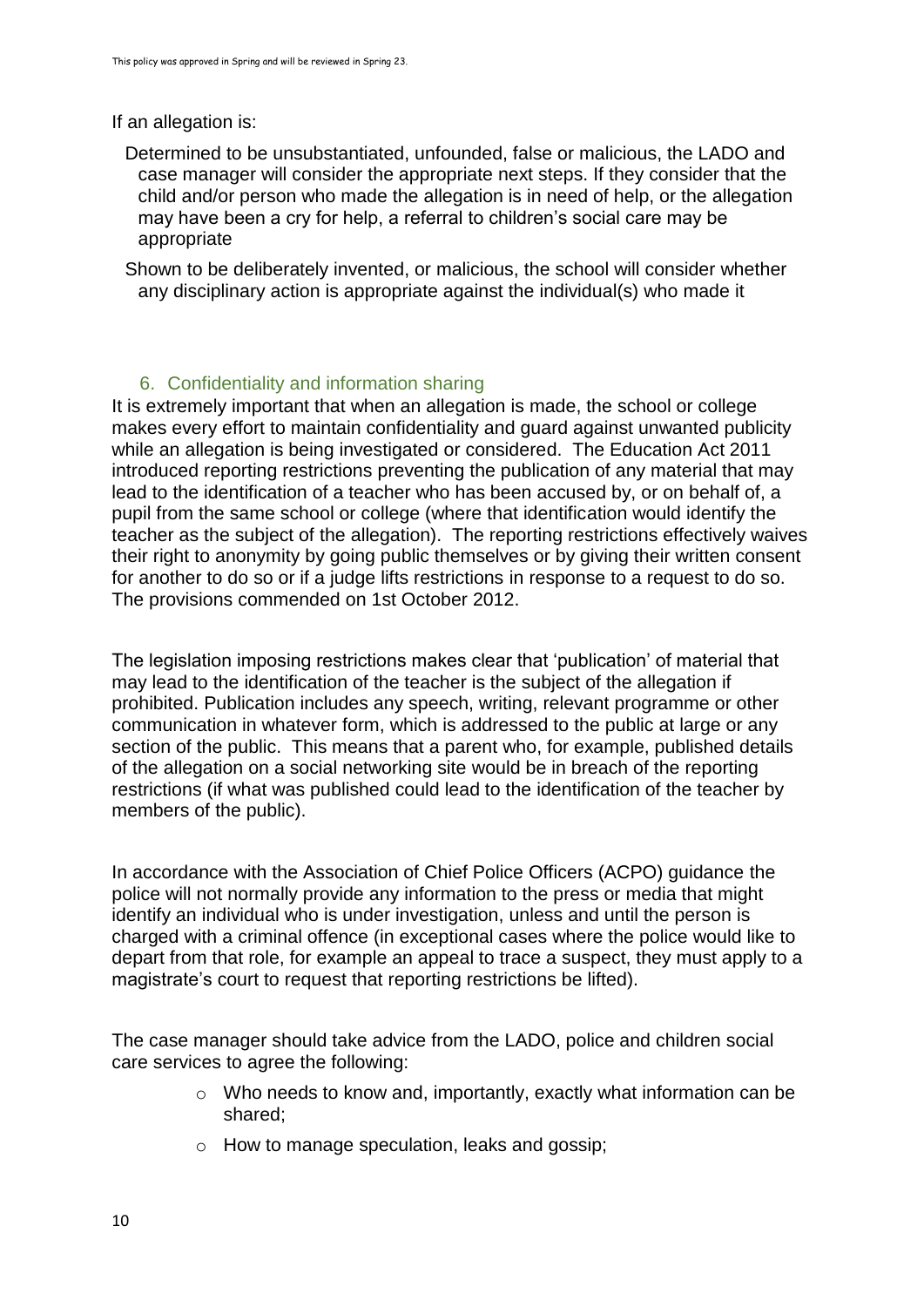- o What, if any information can be reasonably given to the wider community to reduce speculation; and
- o How to manage press interest if and when it should arise.

### 7. Record-keeping

<span id="page-10-0"></span>The case manager will maintain clear records about any case where the allegation or concern meets the criteria above and store them on the individual's confidential personnel file for the duration of the case.

The records of any allegation that, following an investigation, is found to be malicious or false will be deleted from the individual's personnel file (unless the individual consents for the records to be retained on the file).

For all other allegations (which are not found to be malicious or false), the following information will be kept on the file of the individual concerned:

- A clear and comprehensive summary of the allegation
- Details of how the allegation was followed up and resolved
- Notes of any action taken, decisions reached and the outcome
- A declaration on whether the information will be referred to in any future reference

In these cases, the school will provide a copy to the individual, in agreement with children's social care or the police as appropriate.

Where records contain information about allegations of sexual abuse, we will preserve these for the Independent Inquiry into Child Sexual Abuse (IICSA), for the term of the inquiry. We will retain all other records at least until the individual has reached normal pension age, or for 10 years from the date of the allegation if that is longer.

### 8. References

<span id="page-10-1"></span>When providing employer references, we will:

- Not refer to any allegation that has been found to be false, unfounded, unsubstantiated or malicious, or any repeated allegations which have all been found to be false, unfounded, unsubstantiated or malicious
- Include substantiated allegations, provided that the information is factual and does not include opinions

### 9. Oversight and Monitoring

<span id="page-10-2"></span>The LADO has overall responsibility for oversight of the procedures for dealing with allegations; for resolving any inter-agency issues; and for liaison with the Local Safeguarding Children Board (LSCB) on the subject. The LADO will provide advice and guidance to the case manager, in addition to liaising with the police and other agencies and monitoring the progress of cases to ensure that they are dealt with as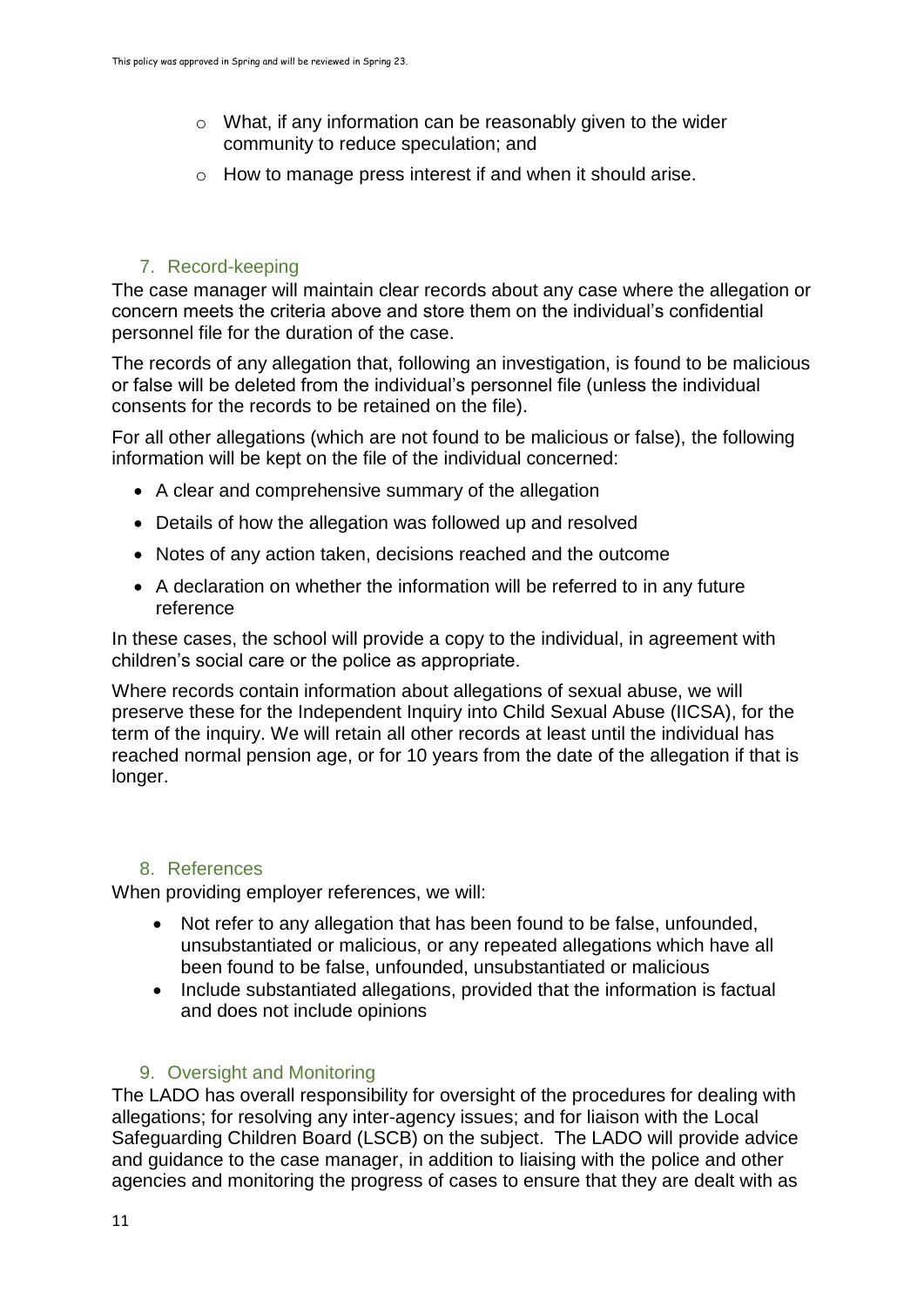quickly as possible consistent with a thorough and fair process. Reviews should be conducted fortnightly or monthly intervals, depending on the complexity of the case.

Police forces should also identify officers who will be responsible for:

- Liaising with the LADO;
- Taking part in the strategy discussion or initial evaluation;
- Subsequently reviewing the progress of those cases in which there is a police investigation; and
- Sharing information on completion of the investigation or any prosecution.

If the strategy discussion or initial assessment decides that as police investigation is required, the police should also set a target date for reviewing the progress of the investigation and consulting the Crown Prosecution Service (CPS) about whether to: charge the individual; continue to investigate; or close the investigation. Wherever possible, that review should take place no later than four weeks after the initial evaluation. Dates for subsequent reviews, ideally at fortnightly intervals, should be set at the meeting if the investigation continues.

### 10.Learning lessons

<span id="page-11-0"></span>After any cases where the allegations are *substantiated*, the case manager will review the circumstances of the case with the local authority's designated officer to determine whether there are any improvements that we can make to the school's procedures or practice to help prevent similar events in the future.

This will include consideration of (as applicable):

- Issues arising from the decision to suspend the member of staff
- The duration of the suspension
- Whether or not the suspension was justified
- The use of suspension when the individual is subsequently reinstated. We will consider how future investigations of a similar nature could be carried out without suspending the individual

For all other cases, the case manager will consider the facts and determine whether any improvements can be made.

### <span id="page-11-1"></span>11.Resignations and settlement agreements

If the accused person resigns or ceases to provide their services, this should not prevent an allegation being followed up in accordance with this guidance. **A referral to the DBS must be made, if the criteria are met**. If the accused person resigns or their services cease to be used and the criteria are met it will not be appropriate to reach a settlement/compromise agreement. A settlement/compromise agreement which prevents the school or college from making a DBS referral when the criteria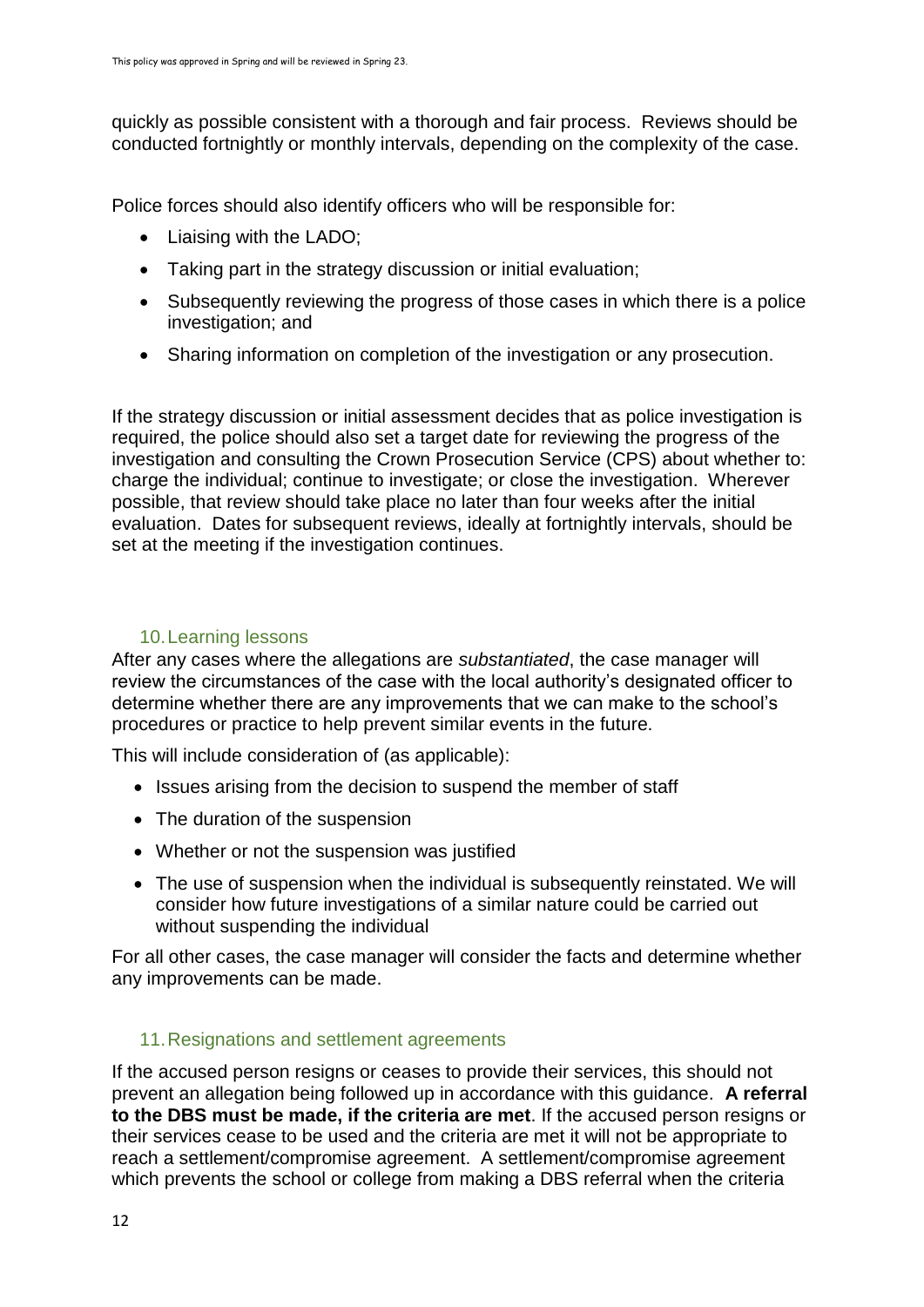are met would likely result in a criminal offence being committed as the school or college would not be complying with its legal duty to make the referral.

It is important that every effort is made to reach a conclusion in all cases of allegations bearing on the safety or welfare of children including any in which the person concerned refuses to cooperate with the process. Wherever possible the accused should be given a full opportunity to answer the allegation make representations about it. But the process of recording the allegation and any supporting evidence, and reaching a judgment about whether it can be substantiated on the basis of all the information available, should continue even if that cannot be done or the accused does not cooperate. It may be difficult to reach a conclusion in those circumstances, and it may not be possible to apply any disciplinary sanctions if a person's period of notice expires before the process is complete, but it is important to reach and record a conclusion wherever possible.

So called "settlement/compromise agreements' by which a person agrees to resign if the employer agrees not to pursue disciplinary action, and both parties agree a form of words to be used in any future reference, should not be used in cases of refusal to cooperate or resignation before the persons notice period expires. Such an agreement will not prevent a thorough police investigation where that is appropriate.

### <span id="page-12-0"></span>12.Supporting those involved

Employers have a duty of care to their employees. They should act to manage and minimise the stress inherent in the allegations process. Support for the individual is vital to fulfilling this duty. Individuals should be informed of concerns or allegations as soon as possible and given an explanation of the likely course of action, unless there is an objection by the children's social care services or the police. The individual should be advised to contact their trade union representative, if they have one, or a colleague for support. They should also be given access to welfare counselling or medical advice where this is provided by the employer.

The case manager should appoint a named representative to keep the person who is the subject of the allegation informed of the progress of the case and consider what other support is appropriate for the individual. For staff in maintained schools and colleges that may include support via the local authority occupational health or employee welfare arrangements. Particular care needs to be taken when employees are suspended to ensure that they are kept informed of both the progress of their case and current work related issues. Social contact with colleagues and friends should not be prevented unless there is evidence to suggest that such contact is likely to be prejudicial to the gathering and presentation of evidence.

Parents or carers of a child or children involved should be told about the allegation as soon as possible if they do not already know of it. However, where a strategy discussion is required, or police or children's social care services need to be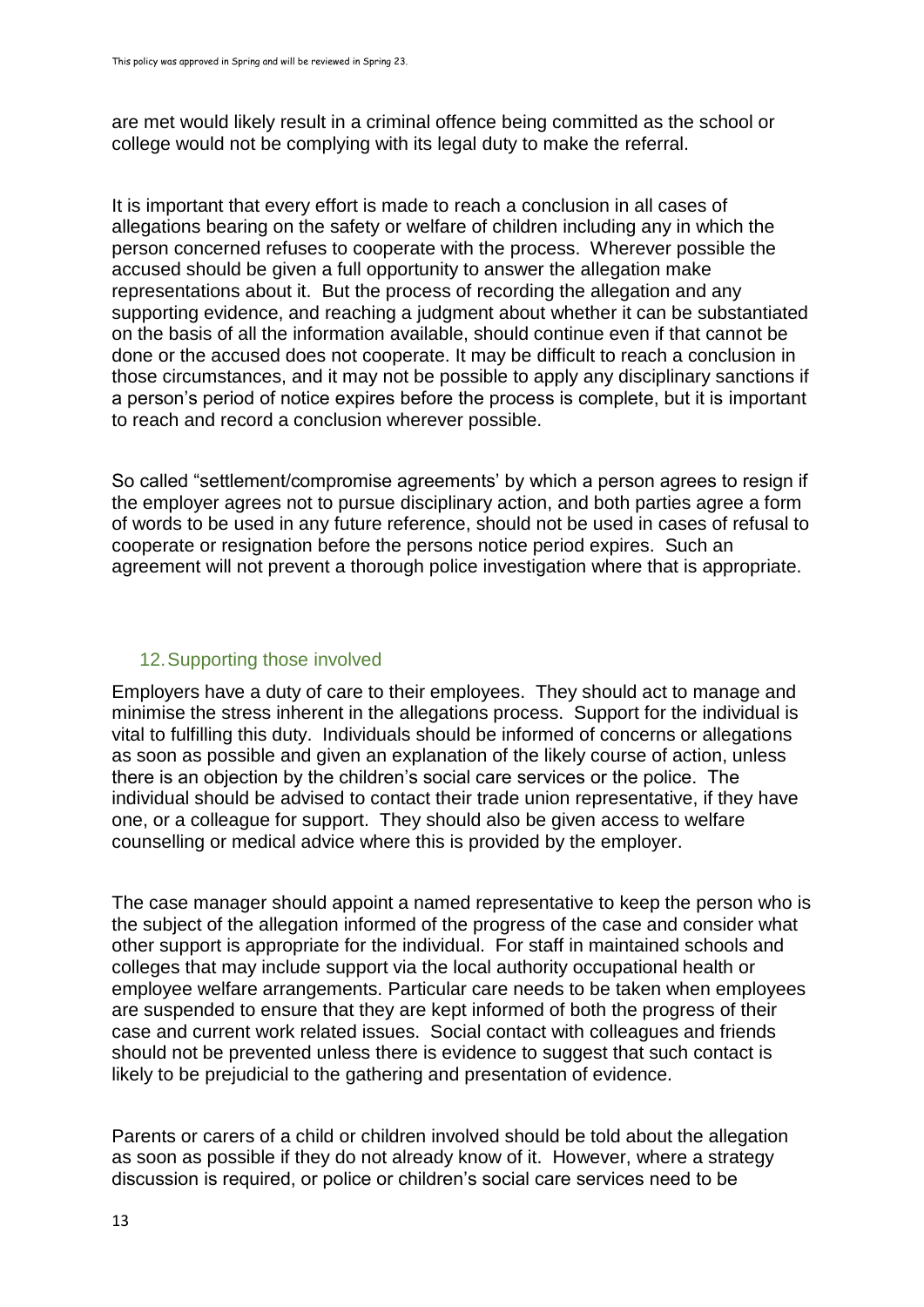involved, the case manager should not do so until those agencies have been consulted and have agreed what information can be disclosed to the parents or carers. Parents or carers should also be kept informed about the progress of the case, and told the outcome where there is not a criminal prosecution, including the outcome of any disciplinary process. The deliberations of a disciplinary hearing, and the information taken into account in reaching a decision, cannot normally be disclosed, but the parents or carers of the child should be told the outcome in confidence.

Parents and carers should also be made aware of the prohibition on reporting or publishing allegations about teachers in section 141F of the Education Act 2002 (see below). If parents or carers wish to apply to the court to have reposting restrictions removed, they should be told to seek legal advice.

In cases where a child may have suffered significant harm, or there may be a criminal prosecution, children's social care services, or the police as appropriate should consider what support the child or children involved may need.

#### 13.Non-recent allegations

<span id="page-13-0"></span>Abuse can be reported, no matter how long ago it happened.

We will report any non-recent allegations made by a child to the LADO (or equivalent) in line with our local authority's procedures for dealing with non-recent allegations.

Where an adult makes an allegation to the school that they were abused as a child, we will advise the individual to report the allegation to the police.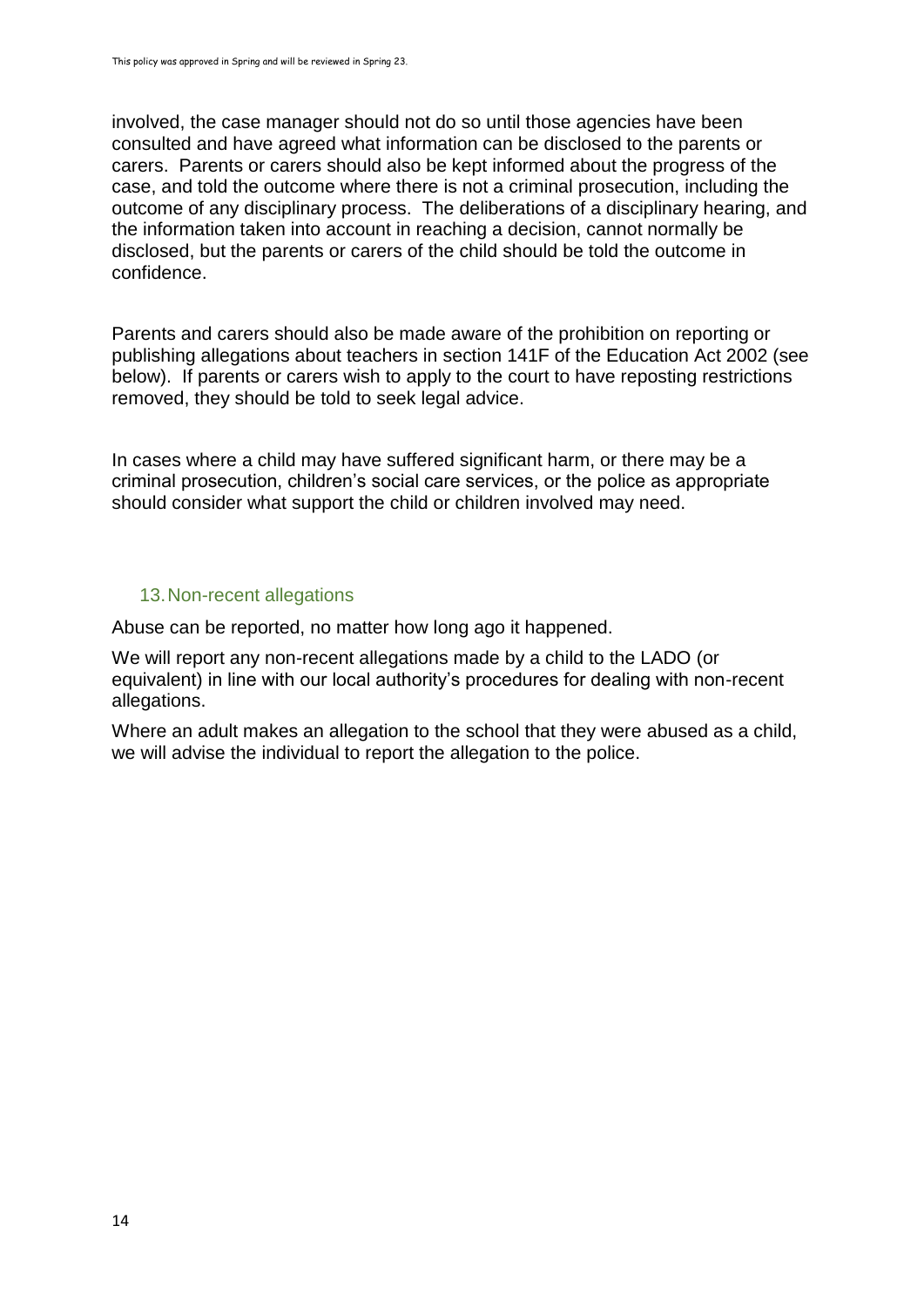### <span id="page-14-0"></span>Section 2: concerns that do not meet the harm threshold

This section applies to all concerns (including allegations) about members of staff, including supply teachers, volunteers and contractors, which do not meet the harm threshold set out in section 1 above.

Concerns may arise through, for example:

- Suspicion
- Complaint
- Disclosure made by a child, parent or other adult within or outside the school
- Pre-employment vetting checks

We recognise the importance of responding to and dealing with any concerns in a timely manner to safeguard the welfare of children.

### 14.Definition of low-level concerns

<span id="page-14-1"></span>The term 'low-level' concern is any concern – no matter how small – that an adult working in or on behalf of the school may have acted in a way that:

- Is inconsistent with the staff code of conduct, including inappropriate conduct outside of work, **and**
- Does not meet the allegations threshold or is otherwise not considered serious enough to consider a referral to the designated officer at the local authority

Examples of such behaviour could include, but are not limited to:

- Being overly friendly with children
- Having favourites
- Taking photographs of children on their mobile phone
- Engaging with a child on a one-to-one basis in a secluded area or behind a closed door
- Using inappropriate sexualised, intimidating or offensive language

### 15.Sharing low-level concerns

<span id="page-14-2"></span>We recognise the importance of creating a culture of openness, trust and transparency to encourage all staff to share low-level concerns so that they can be addressed appropriately.

We will create this culture by:

- Ensuring staff are clear about what appropriate behaviour is, and are confident in distinguishing expected and appropriate behaviour from concerning, problematic or inappropriate behaviour, in themselves and others
- Empowering staff to share any low-level concerns as per section 7.7 of this policy
- Empowering staff to self-refer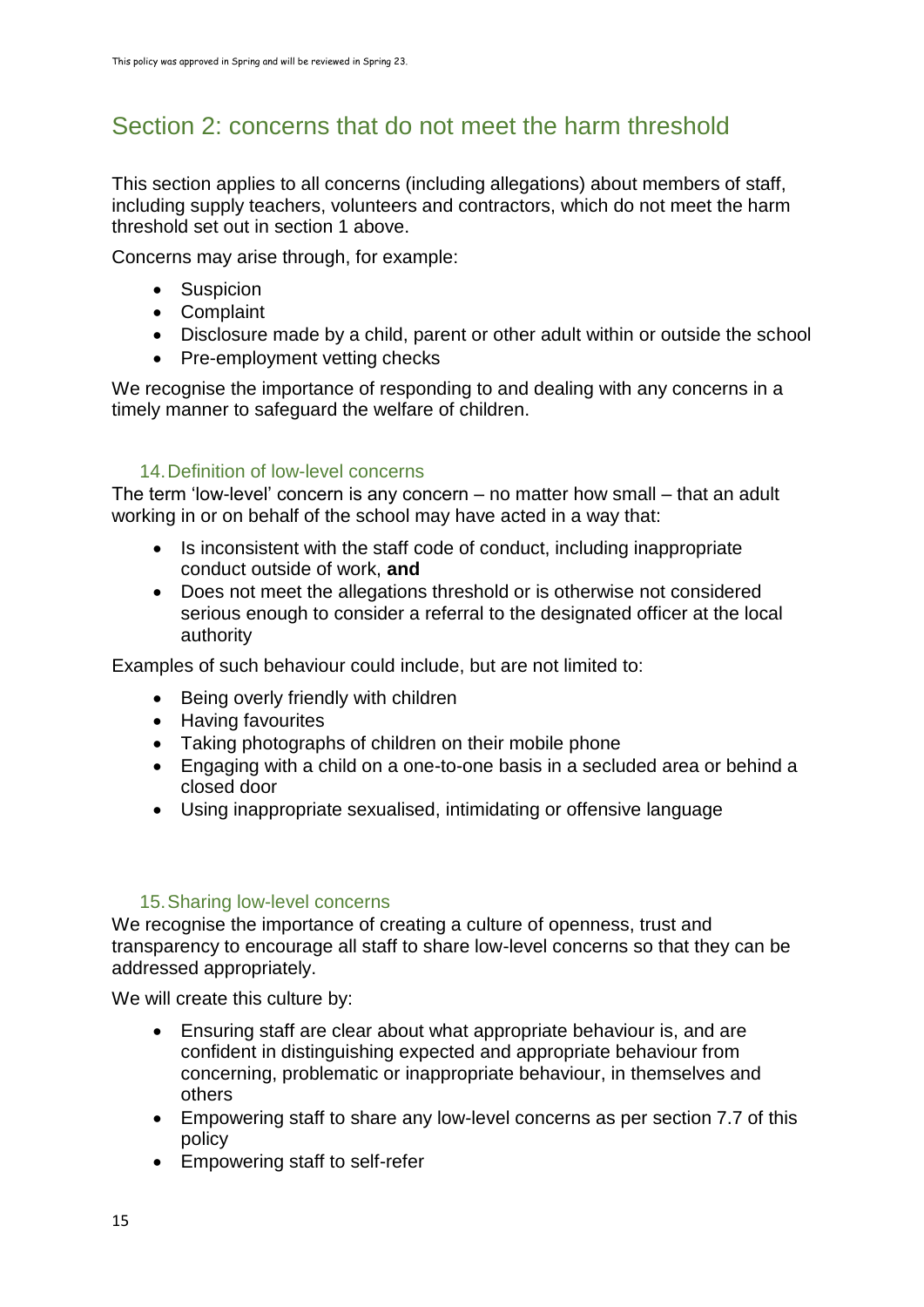- Addressing unprofessional behaviour and supporting the individual to correct it at an early stage
- Providing a responsive, sensitive and proportionate handling of such concerns when they are raised
- Helping to identify any weakness in the school's safeguarding system

### 16.Responding to low-level concerns

<span id="page-15-0"></span>If the concern is raised via a third party, the headteacher will collect evidence where necessary by speaking:

- Directly to the person who raised the concern, unless it has been raised anonymously
- To the individual involved and any witnesses

The headteacher will use the information collected to categorise the type of behaviour and determine any further action, in line with the Trust's Code of Conduct.

### 17.Record keeping

<span id="page-15-1"></span>All low-level concerns will be recorded in writing. In addition to details of the concern raised, records will include the context in which the concern arose, any action taken and the rationale for decisions and action taken.

Records will be:

- Kept confidential, held securely and comply with the DPA 2018 and UK GDPR
- Reviewed so that potential patterns of concerning, problematic or inappropriate behaviour can be identified. Where a pattern of such behaviour is identified, we will decide on a course of action, either through our disciplinary procedures or, where a pattern of behaviour moves from a concern to meeting the harms threshold as described in section 1 of this appendix, we will refer it to the designated officer at the local authority
- Retained at least until the individual leaves employment at the school

Where a low-level concern relates to a supply teacher or contractor, we will notify the individual's employer, so any potential patterns of inappropriate behaviour can be identified.

### 18.References

<span id="page-15-2"></span>We will not include low-level concerns in references unless:

- The concern (or group of concerns) has met the threshold for referral to the designated officer at the local authority and is found to be substantiated; and/or
- The concern (or group of concerns) relates to issues which would ordinarily be included in a reference, such as misconduct or poor performance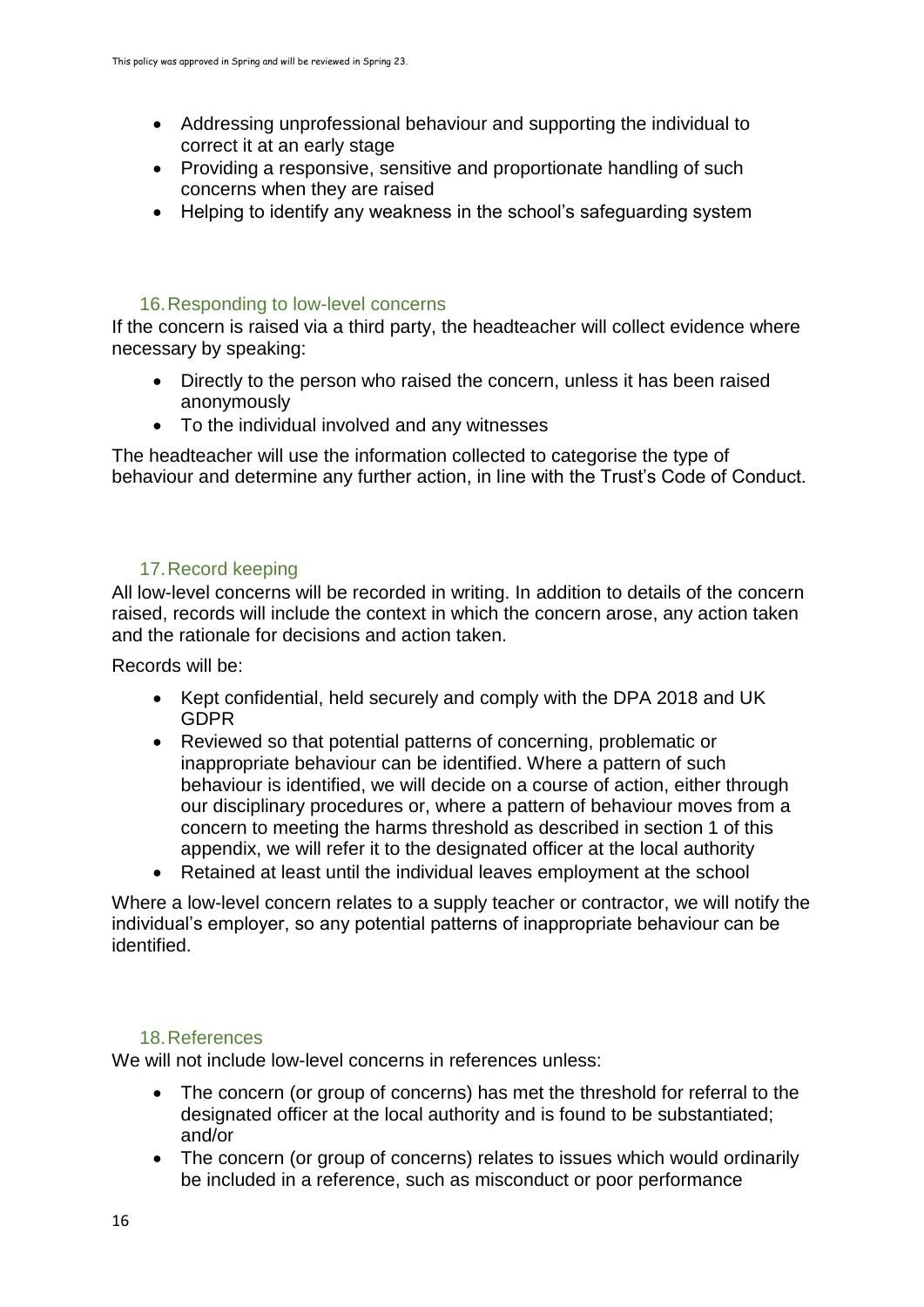### **A Guide for Staff Faced with an Allegation of Abuse**

**This hand-out provides information for staff and volunteers who work with children and are faced with an allegation of abuse against them**

### **Introduction**

Any allegation of abuse is likely to cause anxiety and concern. This guide is intended to help you be as well informed as possible should you be faced with an allegation. It provides an explanation of the process and offers information about appropriate support and guidance.

Your employer's senior manager, responsible for dealing with allegations, should immediately consult the LADO who is responsible for the management and oversight of individual cases, if it is alleged that a member of staff or volunteer has:

- behaved in a way that has harmed a child, or may have harmed a child; or
- possibly committed a criminal offence against or related to a child; or
- behaved in a way that indicates s/he is unsuitable to work with children

You should be told about the allegation as soon as possible, but this may be delayed if Police or Children's Social Care need to agree what information can be disclosed. If the senior manager and LADO are clear that an allegation is demonstrably false, you should also be informed of this and told that no further action will be taken.

### **What happens next?**

If there is cause to suspect a child has been, or could be, harmed or a criminal offence might have been committed, a strategy discussion will be held, involving Police, the LADO, your employer, Social Care and other agencies as appropriate. The aim of the strategy discussion will be to share relevant information, plan and determine whether an investigation needs to be conducted by:

- Social Care under child protection procedures
- Police regarding any possible criminal offences
- Your employer under disciplinary/capability procedures

### **Internal Investigations**

Your employer may need to conduct an internal investigation in order to decide how to proceed. It may be conducted by a senior member of staff or by an independent person, depending on the availability of resources and the nature/complexity of the case. It may also need to be delayed so as not to prejudice possible criminal proceedings and investigation which usually have to take precedence. Your employer will inform you of this.

### **Volunteers and Supply Workers**

If you are a supply worker or volunteer, the placing agency should be involved and cooperate in any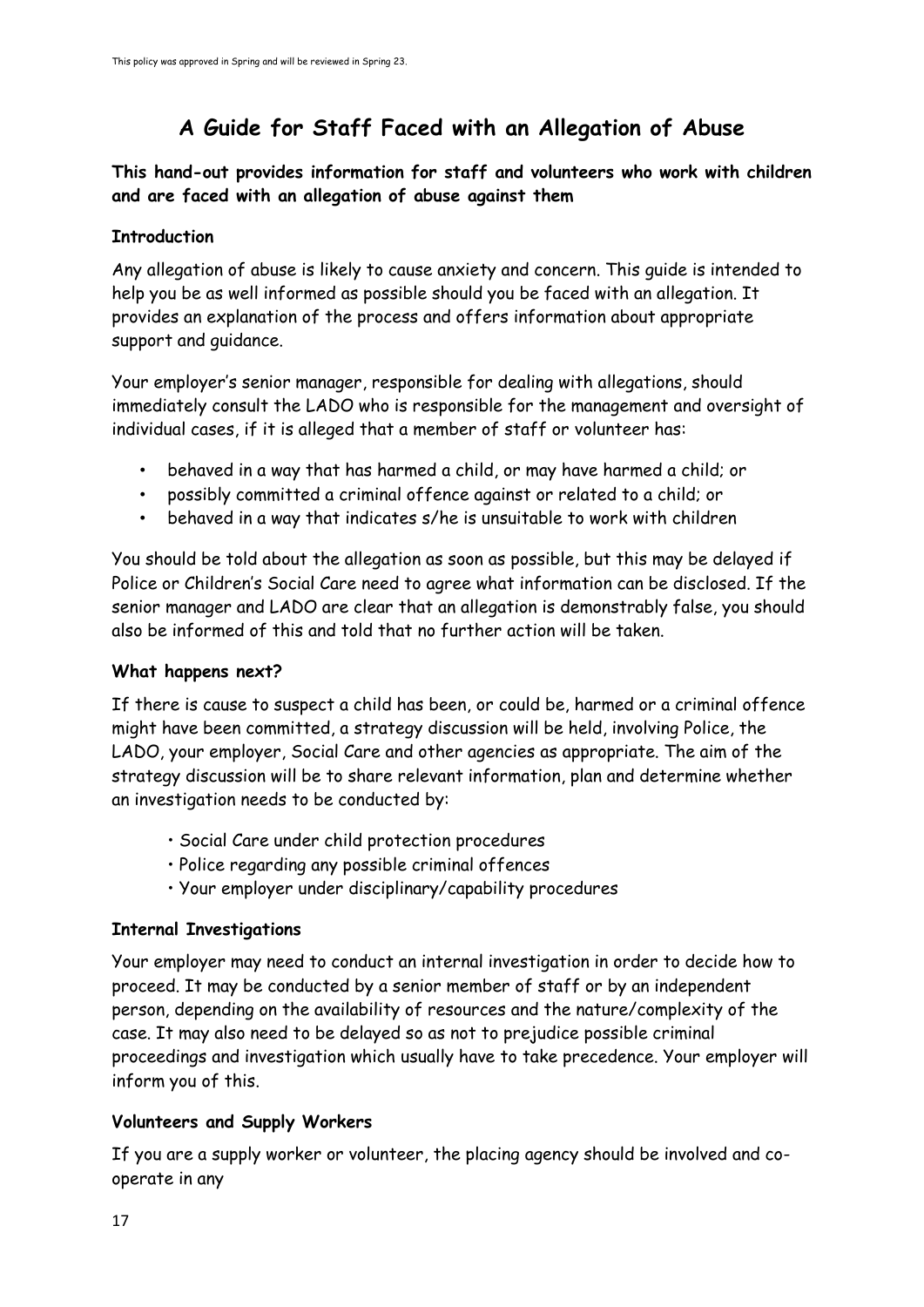investigation. If disciplinary procedures do not apply, an investigation may still be necessary to assess your suitability to work with children.

### **Resignations and Compromise agreements**

Your employer should try to reach a conclusion regardless of whether you resign or otherwise cease to provide your services, or if you refuse to co-operate. They must not use a "compromise agreement," i.e. allow you to resign without disciplinary action and with an agreed reference.

### **Timescales**

Cases should be dealt with as quickly as possible consistent with a fair and thorough investigation.

Government guidance sets out target timescales, but these will depend on factors such as the nature, seriousness and complexity of the allegation. Your case will be monitored in order to avoid unnecessary delay. However, delays can often occur if criminal proceedings are taken.

### **Suspension**

Suspension is a neutral act, not a sanction. It should not be automatic and alternatives should be considered. Your employer has the final decision, but should take into account the views of Police and Social Care if they are involved. Suspension should be considered in all cases where:

- there is cause to suspect a child is at risk of significant harm, or
- the allegation warrants a police investigation, or
- it is serious enough to be grounds for dismissal

If suspension is being considered, your own agency's procedures will apply and will normally involve an interview with you having the right to be accompanied by a Trade Union representative or a friend. If such a meeting does occur, it is not an examination of the evidence but an opportunity for you to make representations concerning suspension. If you are to return to work after suspension, your employer should consider how best to manage this, e.g. mentoring.

### **Support**

Your manager should advise you about seeking adequate support for yourself; this may include a range of things including:

- advice to contact your Union representative
- being given the name of a contact who will keep you up to date with progress of the case
- being given the name of a contact to keep you up to date with work activities if suspended (you should not discuss the case with colleagues)
- an offer of the services of the Staff Counselling Service and/or Occupational Health if available to your agency.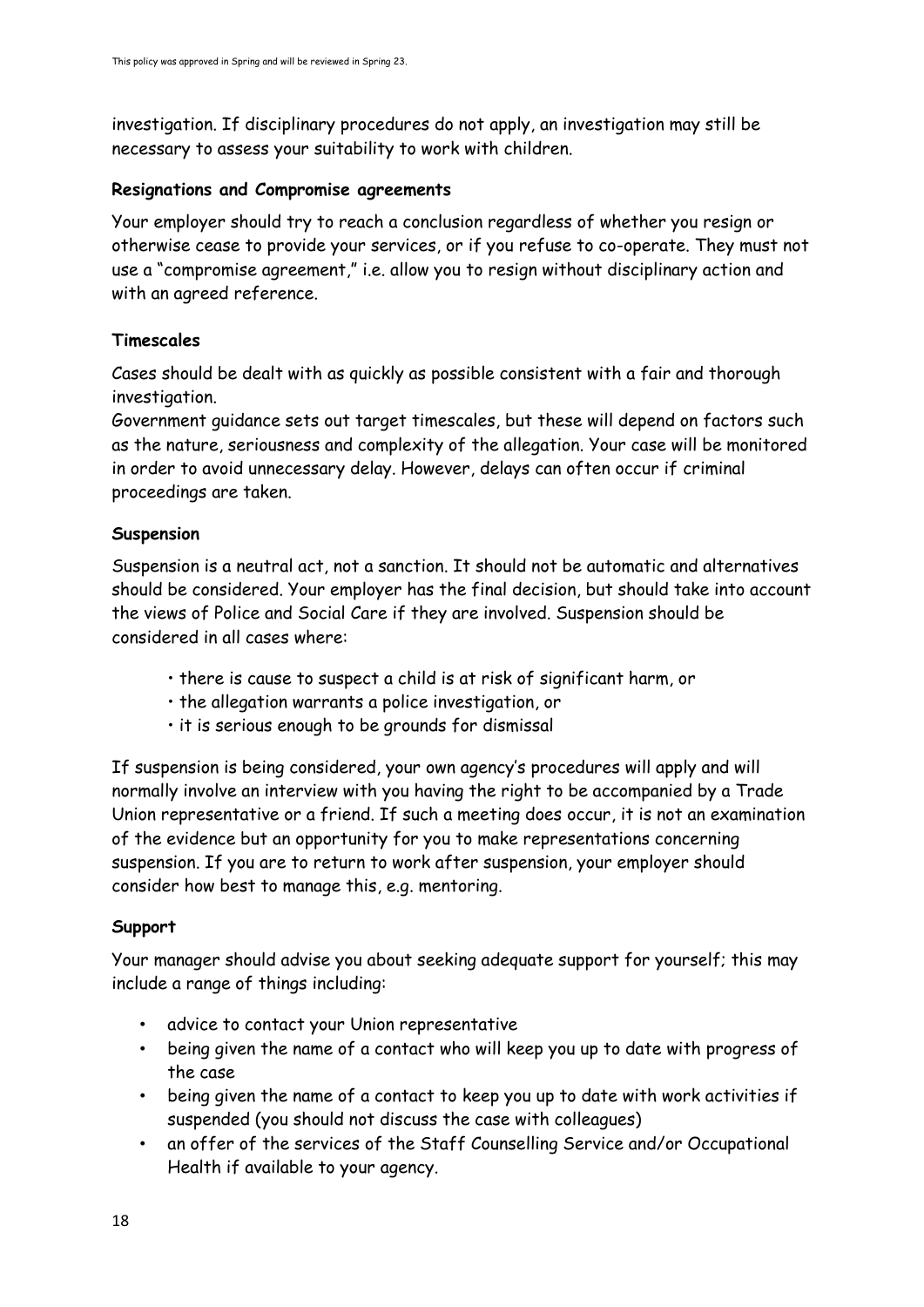You are also advised to contact your GP if you feel your health is being affected.

### **Notifications**

Confidentiality should be respected and people only told on a 'need to know' basis. If the matter becomes subject to speculation, your employer, after appropriate consultation, may need to issue a statement for parents, children or the public.

### **Record Keeping**

A comprehensive summary of the case should be kept on your confidential personnel file and retained until normal retirement age or 10 years after the allegation, if longer. This includes allegations found to be without substance. You should be provided with a copy of the summary. Other agencies, if involved, will keep their own records.

### **Independent Safeguarding Authority**

Your employer, and placing agency if appropriate, have a statutory duty to report details of the case to the ISA where an independent panel will consider the case of barring you from, or placing restrictions on, working with children or young people, if:

- you are dismissed for misconduct or because you are otherwise considered unsuitable to work with children, or
- you resign before a disciplinary process is completed and your employer considers that the evidence was sufficient to consider dismissal

If you are referred, you will be sent a letter explaining the process, including your right to make representation.

### **Alleged criminal offence**

If police decide to investigate, you may be arrested or invited to assist voluntarily with the investigation. You should contact your Trade Union and/or a solicitor for advice. If arrested or interviewed, you should be cautioned: "You do not have to say anything but it may harm your defence if you do not mention when questioned something which you later rely on in court. Anything you do say may be given in evidence."

At the police station you will be entitled to free and independent legal advice. You can see a Duty Solicitor, but if you want to use your own make sure he/she specialises in criminal law.

If 'assisting with the investigation' and not under arrest, you should be told that you are free to leave if you wish to do so. If arrested, you will be seen by the Custody Officer who will explain your rights in detail, including the right to have someone informed and to consult and read the "Code of Practice" that covers treatment during detention and interview. The Custody Officer will maintain a record of your period of detention.